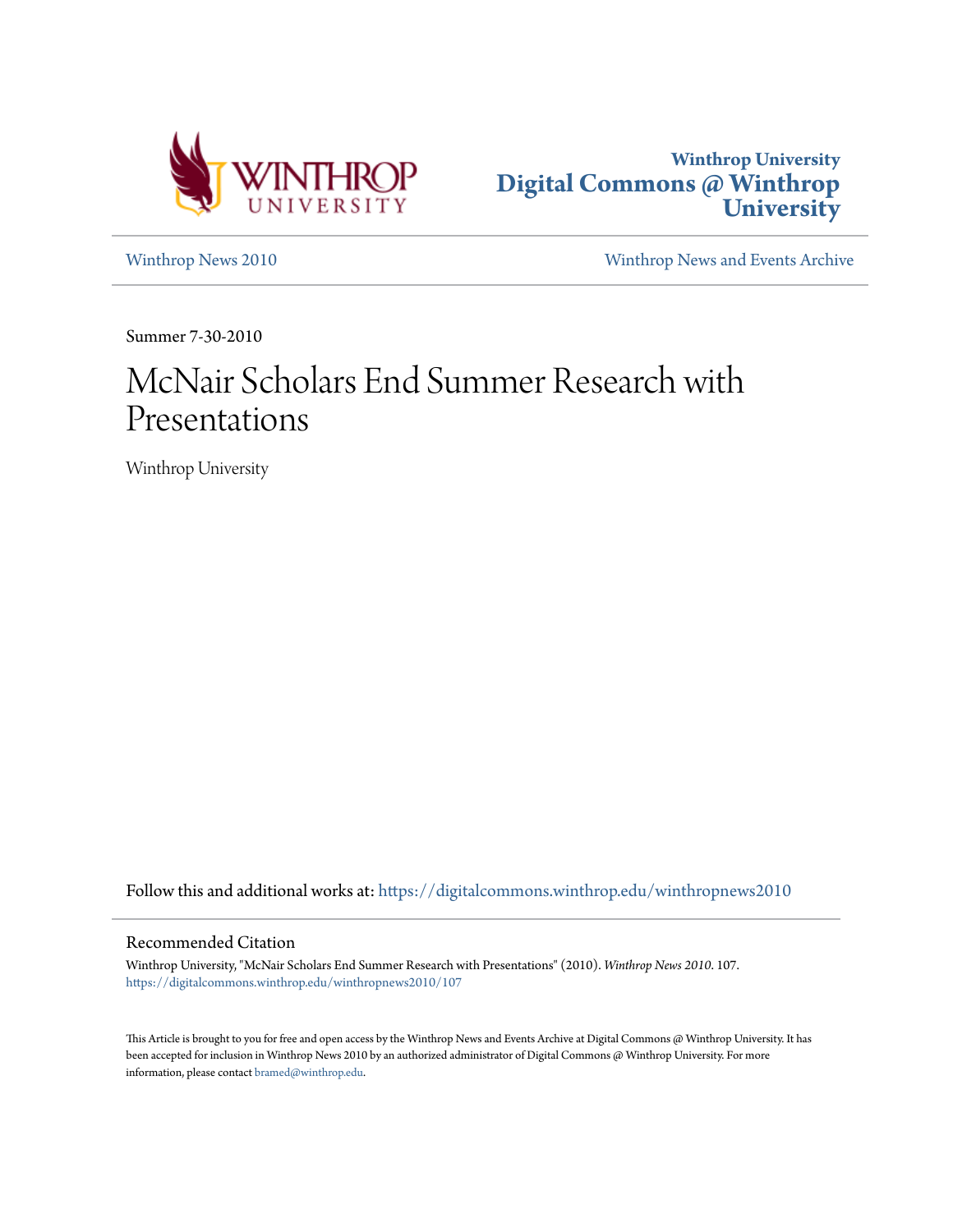上级车。



**ABOUT ADMISSIONS & AID ACADEMICS STUDENT LIFE ATHLETICS GIVING**

**C** SHARE

All News Archives

RSS News Feeds

Winthrop in the News

# 07/30/2010 **McNair Scholars End Summer Research with Presentations**

# **Quick Facts**

**Winthrop's first class of 25 McNair Scholars** have wrapped up six weeks conducting summer research on a particular topic, from economics to art therapy to the life sciences.

**The scholars presented their findings at a July** 30 symposium at Plowden Auditorium in the Withers/W.T.S. Building.



ROCK HILL, S.C. – The McNair Scholars' research titles offered intriguing glimpses: "Effects of Pets on Depression and Anxiety in College Students," "Role Dichotomy: Superheroes and Their Secret Identities," and "Anime and Manga Contribute to Reading Commitment, Quantity and Enjoyment."

Winthrop's first class of 25 **McNair Scholars** wrapped up six weeks conducting summer research on a particular topic, from economics to art therapy to the life sciences. The scholars presented their findings at a July 30 symposium at Plowden Auditorium in the Withers/W.T.S. Building.





Jasmin Sanders



**Daniel Selvey**, a psychology major from Charlotte, N.C., came up with the idea to look at superheroes and their secret identities to exemplify work and non-work conflicts. It was inspiration at 3 a.m. at a local fast food restaurant.

He examined how Batman, Spider-Man, Iron Man, Superwoman, Catwoman, the Hulk and the Fantastic Four handled their work involvement and role integration, among other points, and came up with a poster with the help of mentor Tracy Griggs, assistant professor of psychology. Scholars had the option of presenting a poster or making an oral presentation using Power Point on July 30.

Faculty member Eurnestine Brown in psychology worked with three McNair Scholars, whom she called "stellar students" who are very motivated. Their topics were maternal depression, the dynamics of grandparents in Head Start families and a rare birth defect.

The **McNair Scholar program** is part of the prestigious federal Ronald E. McNair Post-Baccalaureate Degree Program, named for the late astronaut Ronald McNair.

Ansel Dejon Bivens

He was a South Carolina native who went on to explore the cosmos as a scientist and NASA astronaut.

The McNair program provides scholarship and program funds to encourage and support students who are first-generation, disadvantaged or under-represented in their pursuit of graduate education. This year's students come from all four of the university's academic colleges.

Hailey Whitehurst

**McNair Scholar Director Cheryl Fortner-Wood** said almost all of the scholars plan

to continue their research with their mentor during the academic year. "All of these scholars are doing work that has meaningful implications for their field or another external audience," she said.

The McNair Scholars will continue to meet monthly and those that are seniors will begin graduate applications and one-on-one advising.